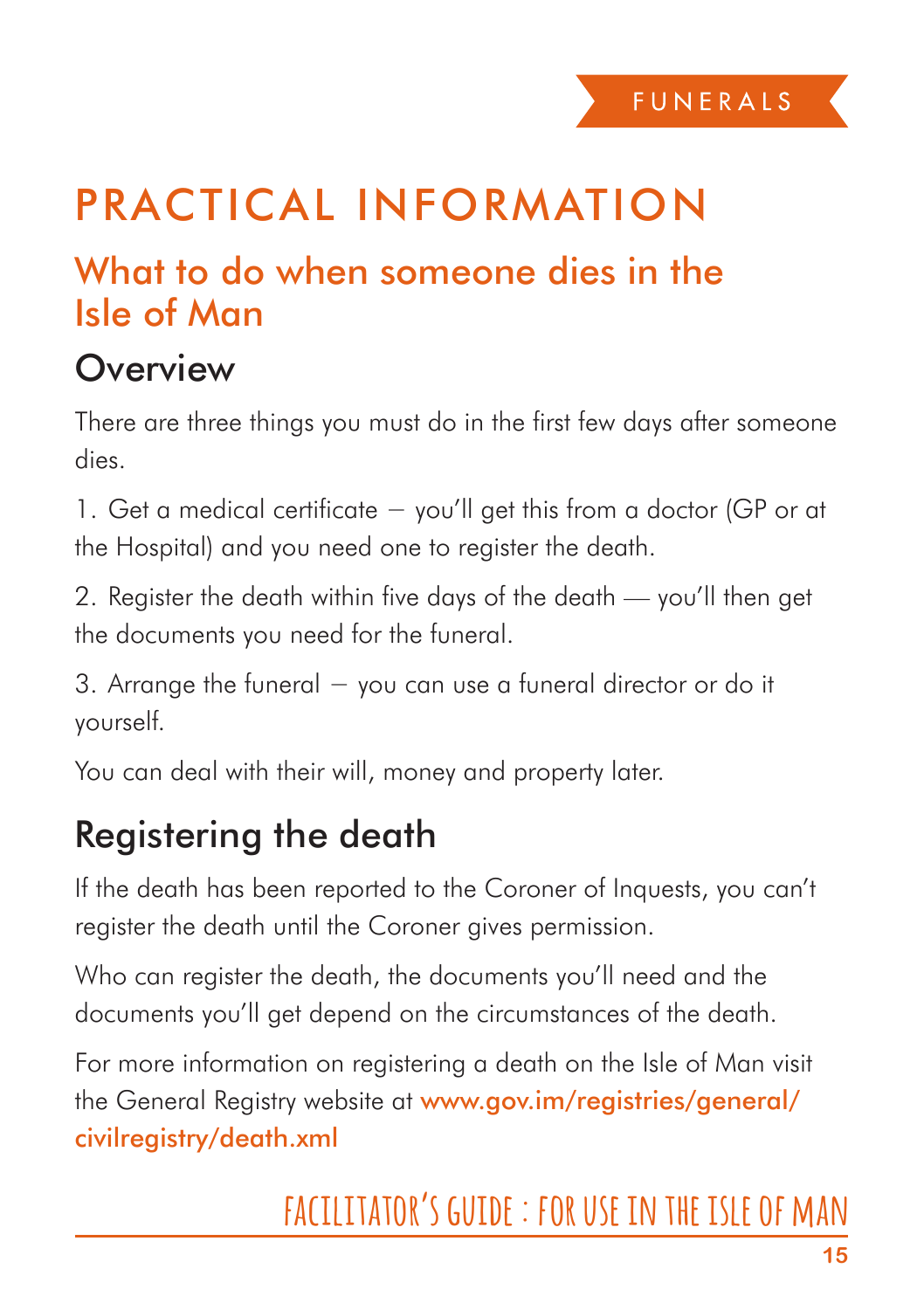# When a death is reported to the Coroner of Inquests

A doctor must report a death to the Coroner of Inquests if –

- • the cause of death is unknown
- the death was violent or unnatural
- the death was sudden and unexplained
- the person who died was not seen and treated by a doctor within 28 days before the death
- the person died while under an anaesthetic
- there are other circumstances that may require investigation

The Coroner of Inquests may decide that the cause of death is clear. In this case the doctor signs the medical certificate, and you register the death as above.

#### Post-mortems

The Coroner of Inquests may decide that a post-mortem examination is needed to find out how the person died. This will normally be done at the mortuary at Noble's Hospital.

You can't object to post-mortem if it is ordered by the Coroner of Inquests but, if you've asked, you (and the person's GP) must be told when and where it will take place.

# **GraveTalk**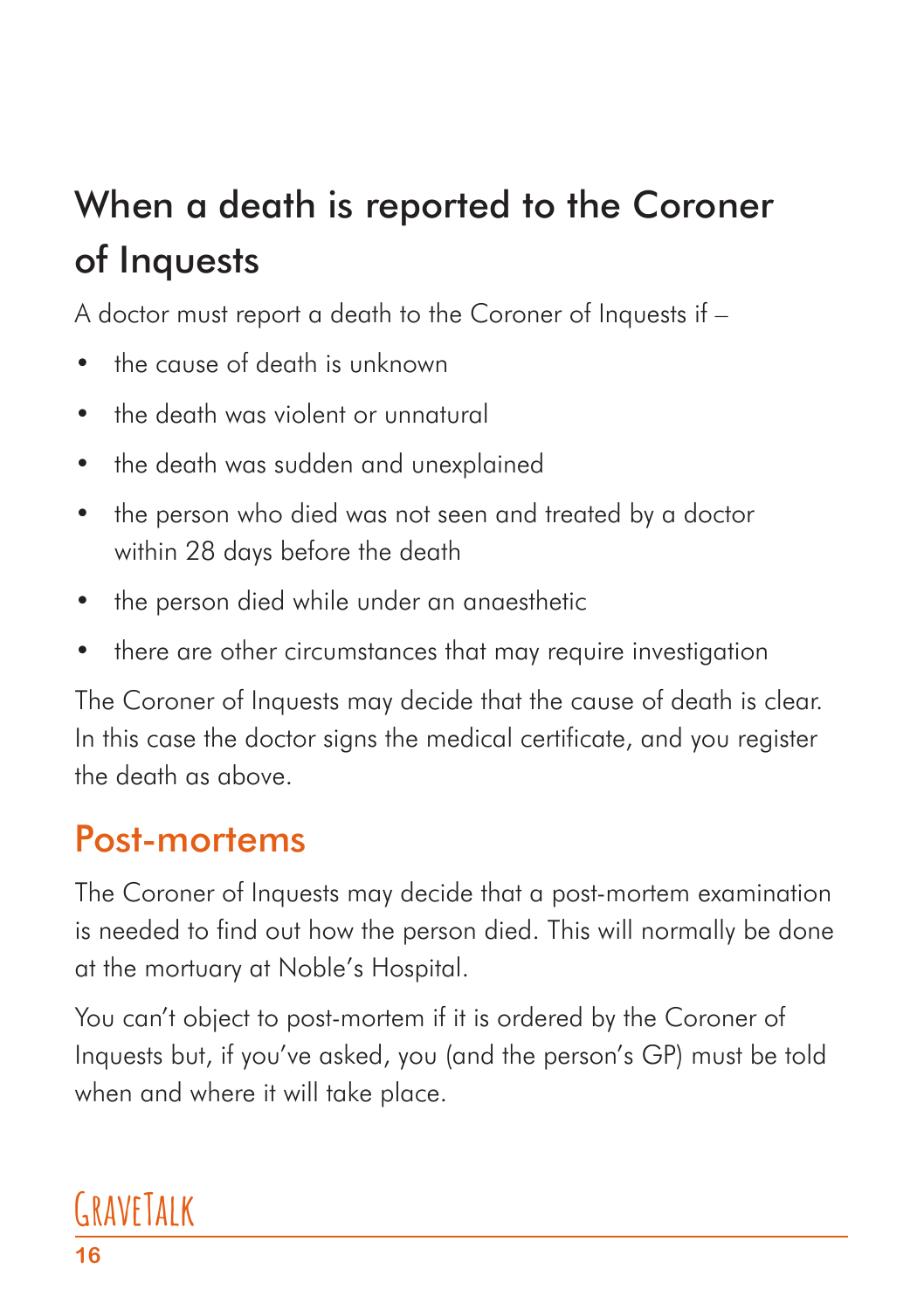#### After the post-mortem

The Coroner of Inquests will release the body for a funeral once the post-mortem is completed, if no further examination is needed.

lf the body is released with no inquest, the Coroner of Inquests will register the death, sending a form (Pink Form B) to the Registrar stating the cause of death. He will also send a form (Form E) if the body is to be cremated.

### If an inquest is held

The Coroner of Inquests must hold an inquest if he has reason to believe that the person –

- died a violent or unnatural death
- died as a result of negligence, misconduct or malpractice
- died in prison or police custody or as a result of police action

The Coroner of Inquests will register the death after the inquest. In the meantime the Coroner of Inquests can give you a certificate to prove that the person is dead.

### Arranging the funeral

The funeral can usually only take place after the death has been registered. Most people use a funeral director, although you can arrange a funeral yourself.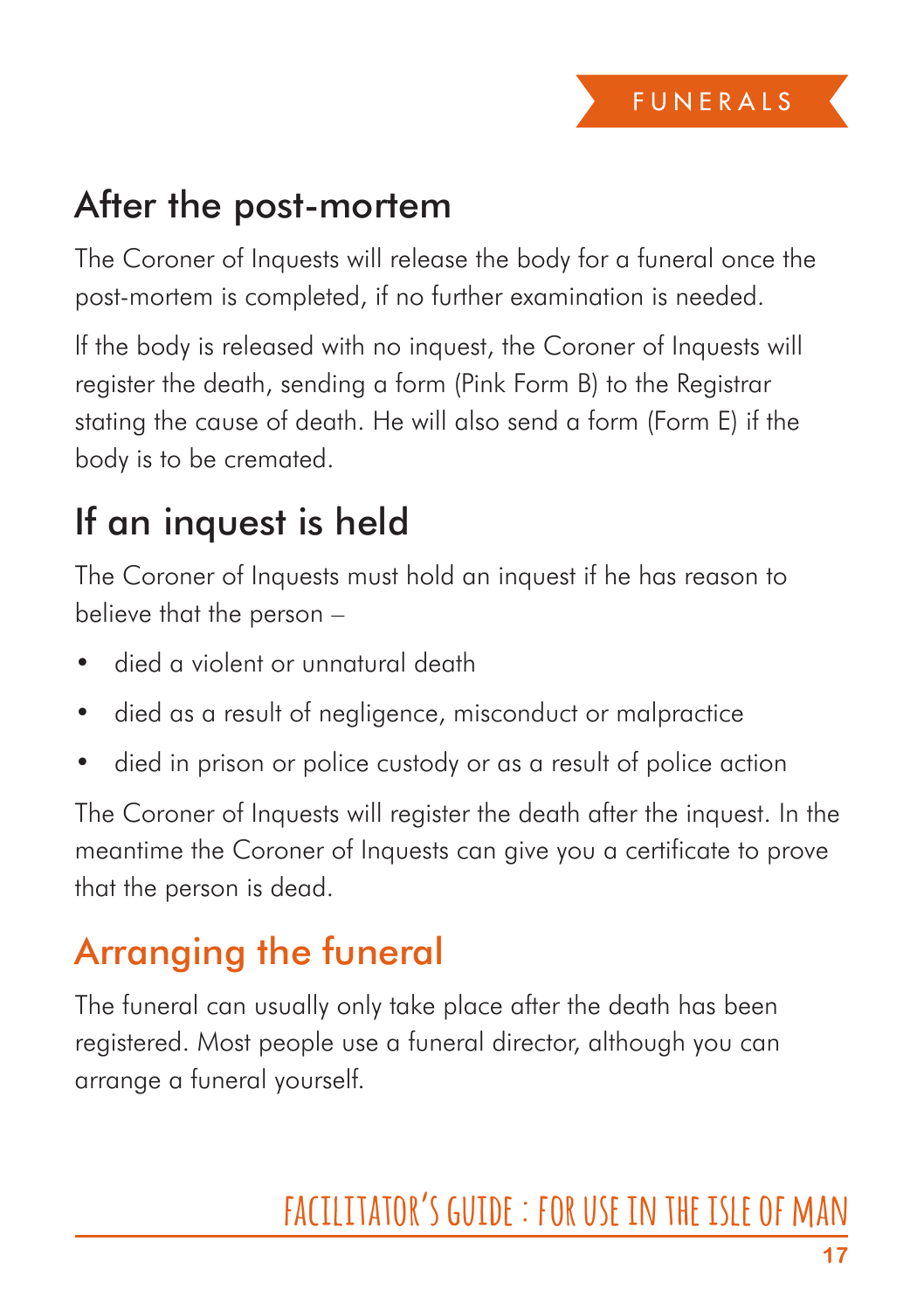## Funeral directors

Get more than one quote (which should include all fees) to compare costs. You should choose a funeral director who's a member of either –

- the National Association of Funeral Directors or
- the Society of Allied and Independent Funeral Directors

## Arranging the funeral yourself

To arrange a funeral at one of the Douglas cemeteries or at the crematorium you should contact the Bereavement Services Manager at Douglas Corporation.

If you wish to have a religious funeral (at a church, chapel, cemetery or crematorium) you should contact a vicar or other local minister. The Isle of Man Freethinkers can help with non-religious funerals.

To arrange for burial in one of the parish burial grounds you should contact the appropriate burial authority (usually through the rector or vicar of the parish).

## Funeral costs

Funeral costs can include:

- funeral director fees
- burial or cremation authority fees

# **GraveTalk**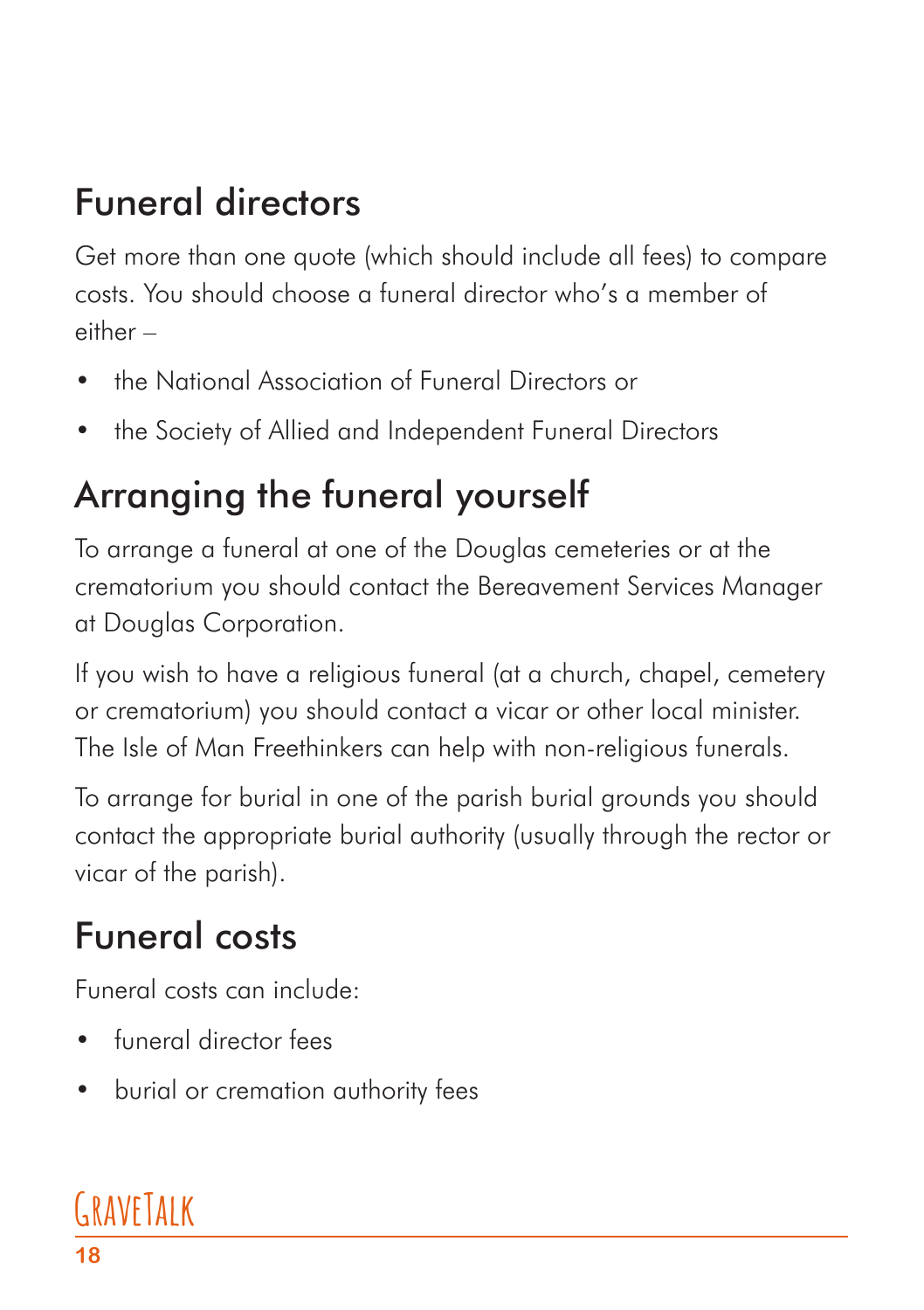- fees for purchasing a grave plot and opening a grave
- fees for minister who conducts the funeral
- newspaper announcement about the death
- monumental mason fees for a gravestone or other memorial

### Paying for a funeral

The funeral can be paid for:

- by you or other family member or friends
- from a funeral plan or insurance policy, if the person made such arrangements
- from money (eg. savings) from the person's estate getting access to this is called applying for a 'Grant of administration'; or, where there is a valid will, probate can be granted. (See More about Probate on page 21)

You can apply for a Funeral Payment (see www.gov.im/categories/ benefits-and-financial-support/social-security-benefits/funeralpayments), if you have difficulty paying for the funeral.

### Moving a body out of the Isle of Man

You need to get permission from the Coroner of Inquests to move a body out of the Isle of Man for a funeral or burial in the United Kingdom or elsewhere.

## **facilitator's guide : for use in the isle of man**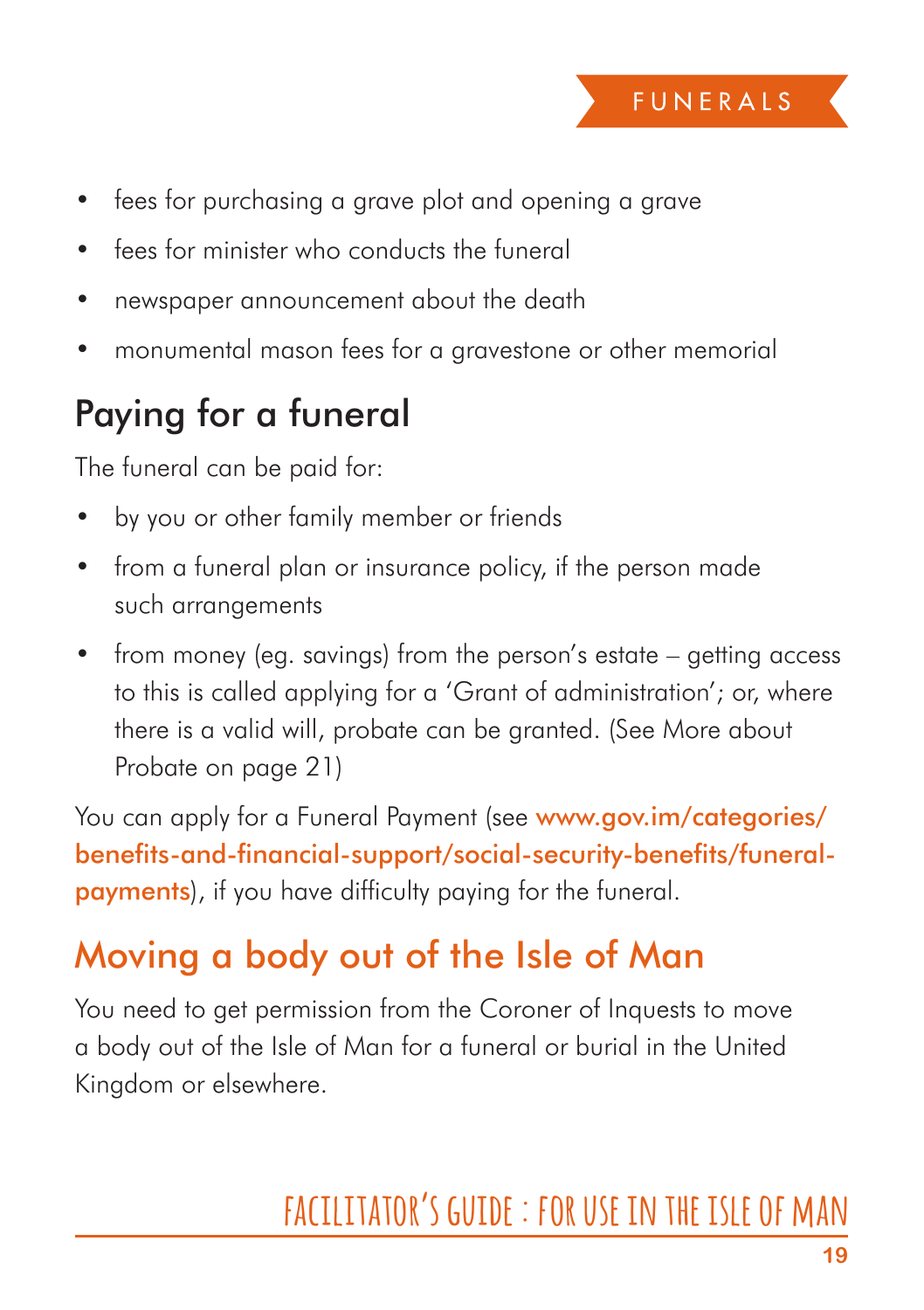## Organisations you need to contact

- Department of Social Security. When registering the death, the Registrar will provide you with:
	- a special form of death certificate (D8A) for social security purposes
	- another form (SF1/BP20) to claim a Funeral Payment and/or arrears of pension or benefits.
- Any occupational pension provider.

• Income Tax Division – providing tax reference number if possible. (Full information in the Isle of Man Government booklet 'Tax Arrangements Following a Death' (guidance note GN37) www.gov.im/media/368473/gn\_37\_tax\_arrangements following a death v 260913.pdf)

- The Isle of Man Passport and Immigration Office, giving the passport number.
- The Isle of Man Post Office (Licensing Department), giving the driving licence number.

## Banks and other financial organisations

Contact the person's bank, mortgage provider, pension provider and insurance company to close or change the details of their accounts. These organisations require a death certificate, so get the appropriate number of copies.

# **GraveTalk**